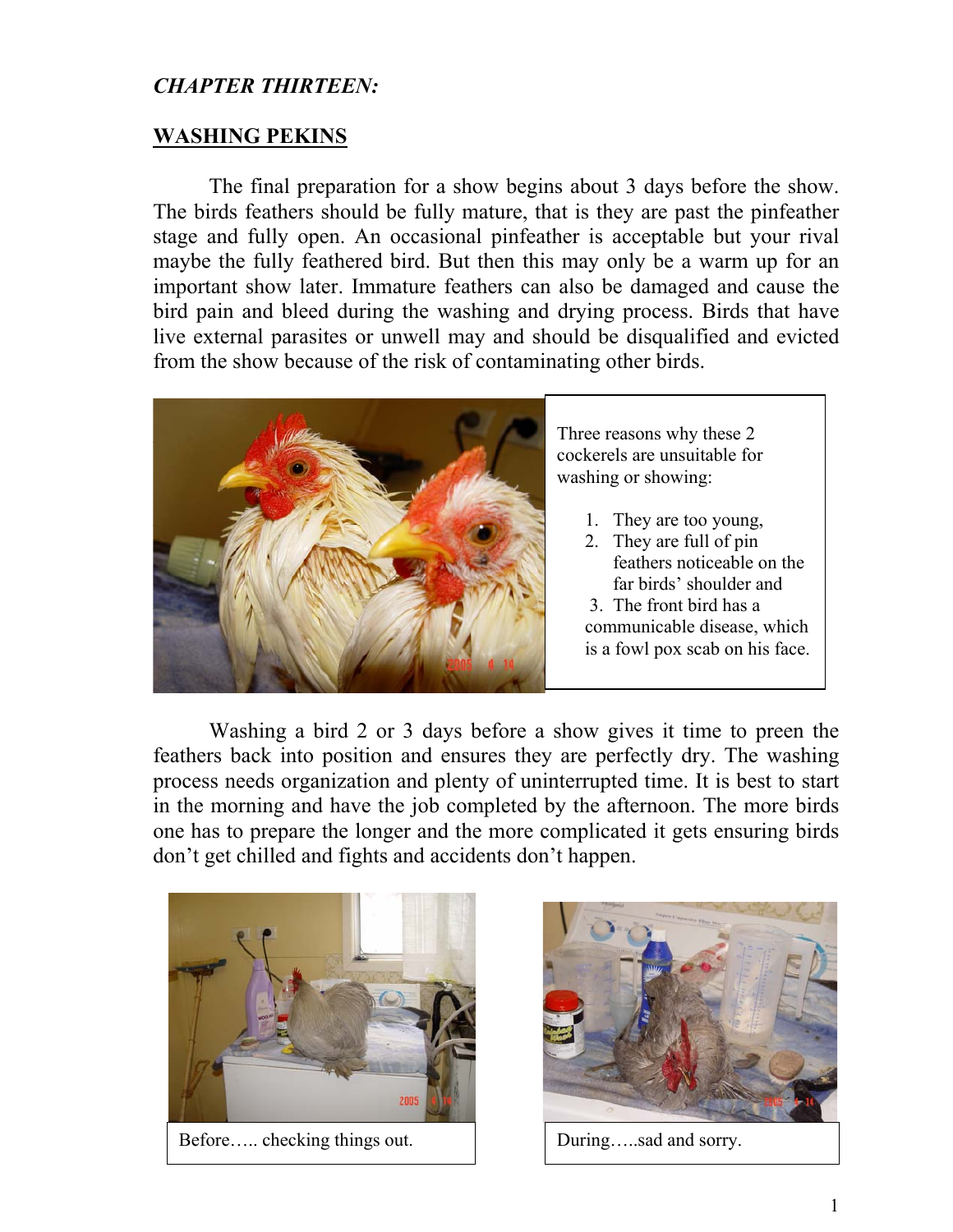

After…. confident again.

*Stage 1:*- Preparation before washing is very important so that every thing is at hand , nothing is forgotten or one is wandering around looking for something. Plenty of old towels, at least 2 per bird. Shampoo, woolwash or some other soft soap that is a little diluted to make it spread better. Often the type of soap you use must be compatible with your water type (eg. Hardness and softness), what works well doesn't in another water type just over the hill from the last place. An old soft tooth brush or nail brush, toothpicks, fine sand paper, toenail clippers, scissors, cotton buds for cleaning around the face, a good quality hairdryer [as cheap ones are unreliable and burn out easily], a blow heater, lots of towels, a work bench about waist high [top of washing machine is good], diluted Ricketts blue for white birds, heaters and a combustion fire in the main house helps reduce humidity which can make a bird hot but slow to dry. A warm made up solution of lice dip made at no more than the required strength; a warm room/s free of drafts to wash and dry the birds; bathrooms and laundries are good places. Other methods or tools may suit an individual better; trial and error is a great teacher.



Make sure every thing is prepared before washing.



These are some ideas of what you will need for drying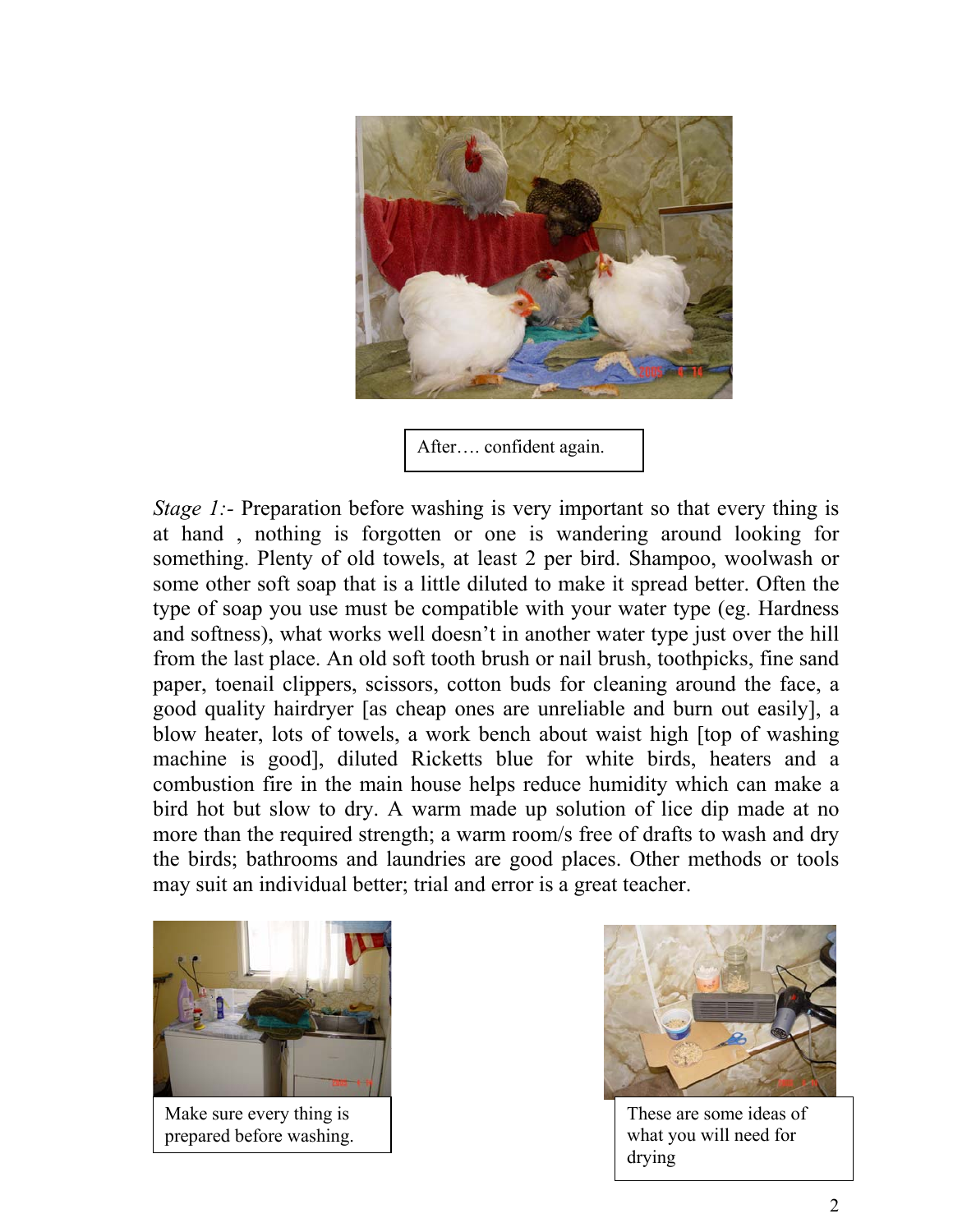

A sink, bath or bucket is the ideal receptacles for warm water. Always ensure the water is the right temperature before applying it or dipping the bird. This temperature should be no hotter than that in a human babies bath and not allowed so cool that the bird becomes chilled. The procedure should be as short as possible to prevent chilling and reduce stress. The bird should not be that dirty if prior preparation is careful, as many stains are impossible to remove. Some times some colours look yellowish when wet but disappear after the feathers are dry. Bleach and some other cleaners can cause feathers to yellow and strong cleaners can cause blistering or irritation of skin and the feathers loose their softness. Dry clean towels should be close at hand to quickly wrap the bird in and also to wipe ones own face

*Stage 2: -* The aim of washing a bird is to remove the natural oils from the feathers so that they fluff out as much as possible. Dust and stains are also removed giving the feather its maximum sheen. Most stains are on footings and around the vent. If the vent is soiled with faecal material it must be softened and removed before the main wash, do not cut it off as one will loose the shape of the bird and it would be regarded as tampering and may cause disqualification and definitely loose points. While resting the bird on a nonslip surface [eg old towel] scrub the footings with lots of soap and water, the action of the brush must go in the direction of the feather in all cases. Don't forget the toenails. The flight feathers of the wings may need the same treatment as the footing, especially in roosters where they are inclined to drag their feathers when they dance. Rinse off well before placing the bird in the clean bath water as if excessively stained, the dirty water will make the rest of the feathers of light coloured birds dirtier than when you started.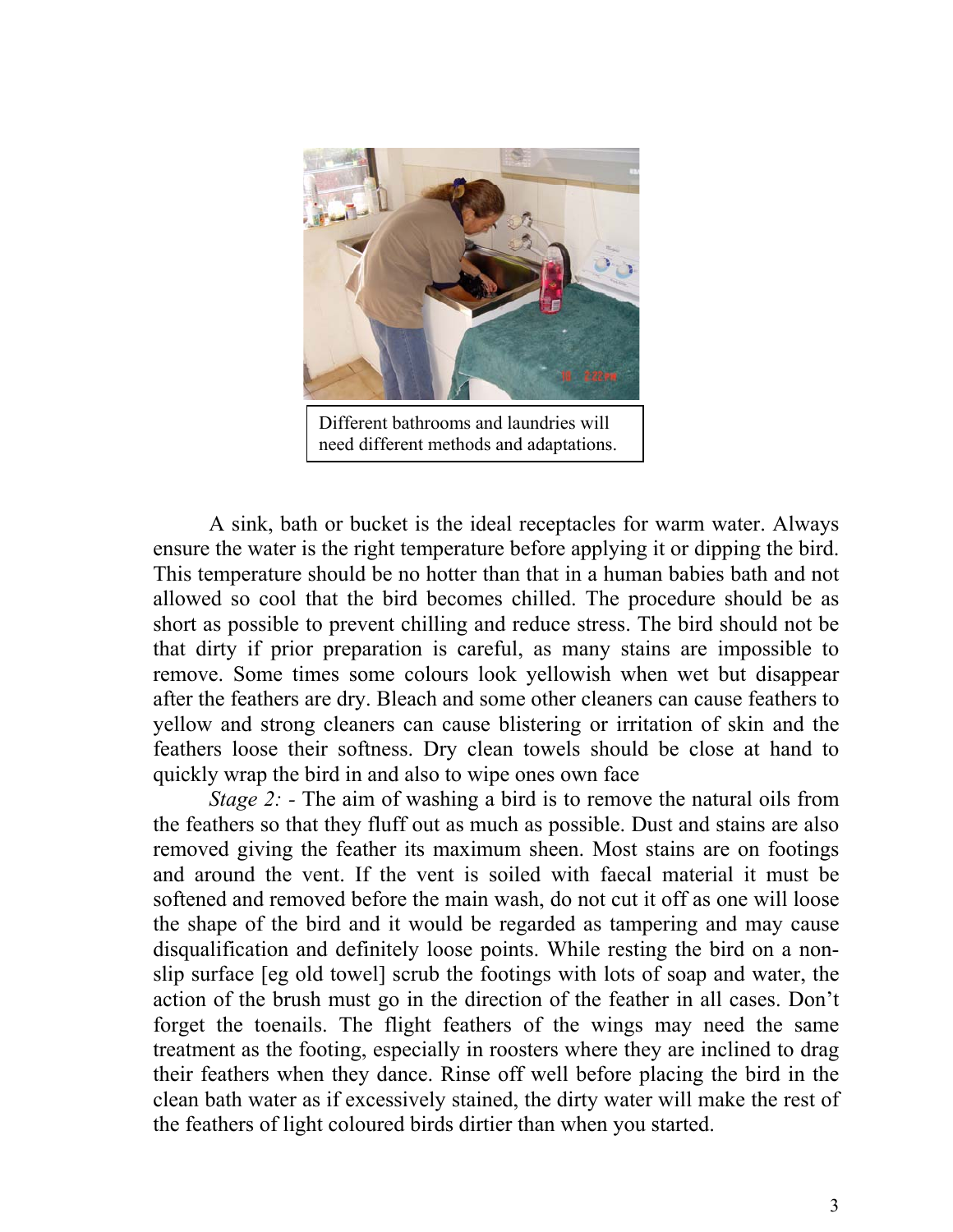

Areas like the vent and footings should be cleaned first as this prevents spreading dirt in lighter coloured birds.



Gently rub feathers to help remove dirt. Even black birds get dirty and washing improves the sheen.

On the first wash the bird will float and will be difficult to wet, wetting is easier with the diluted shampoo. Be sure to hold the bird firmly so that it does not panic and flap its wings. Once the bird is totally wet it usually ceases to struggle, watch out when they do struggle as injuries to the bird or its feathers can occur, some times a rooster will droop his head, just watch out it doesn't go under the water. Ensure all parts are wet as areas like under the wings and the breast can be missed. Avoid contact with its and your eyes and if some shampoo does enter eyes rinse out with plenty of cool water without drowning the bird, baby shampoo is often the best if worried about eyes. Rinse the bird and apply with full strength shampoo, the feathers should froth up on this second application. Do not bend feathers or force them into directions other than they were intended. Rinse the bird well as any soap left will prevent feather fluffing out to their maximum potential and causing skin irritation, running water is best but ensure the temperature is right and remains constant, to ensure this always have the water running over ones own exposed hand. It is not a good idea to use gloves because it will be too late to feel any temperature change by the time you feel it, if there is any.



The second soap up will bring up the bubbles. The first removes the natural oils produced by the birds.



Scrub the flight feathers in one direction away from the feathers.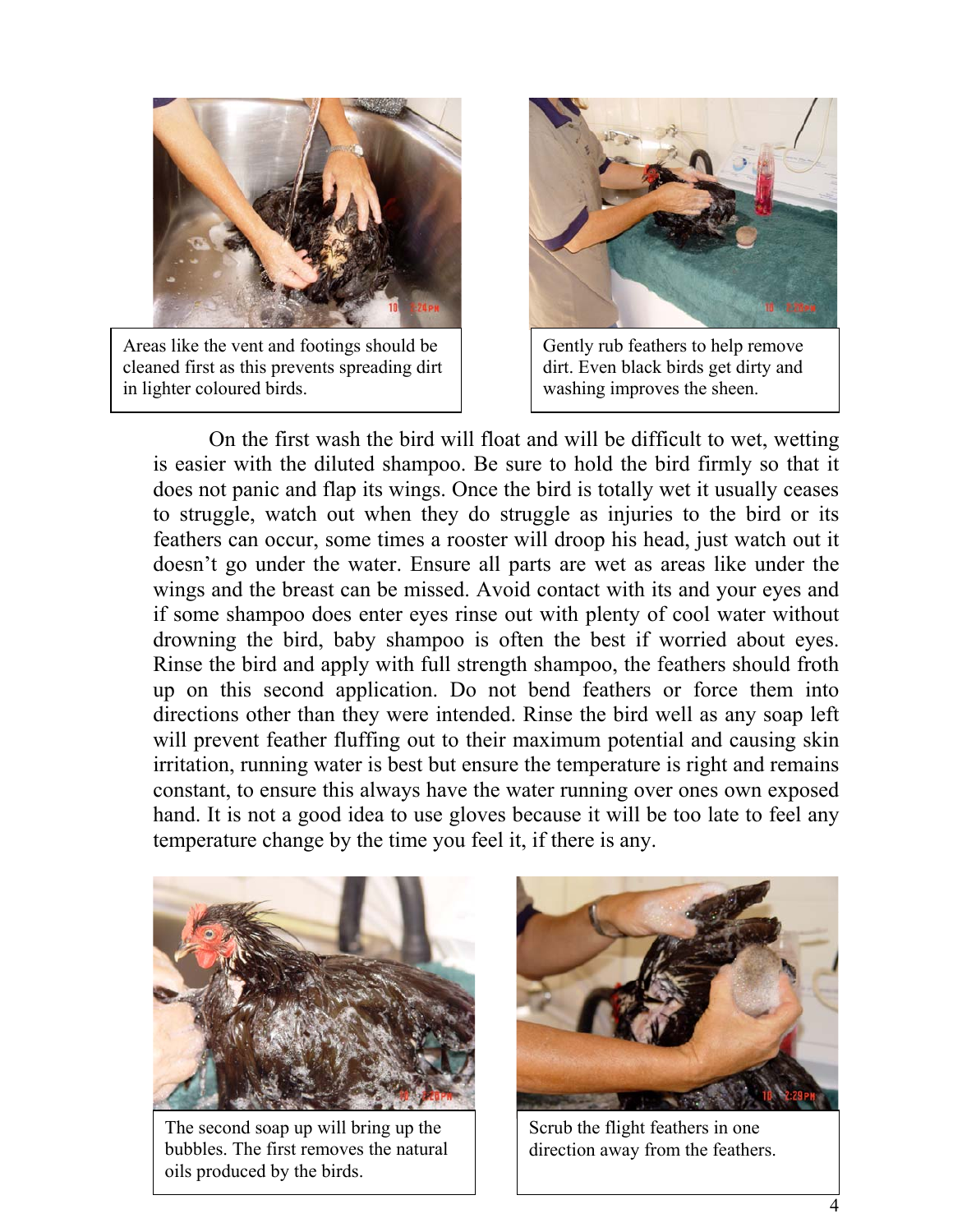After the final rinse is the time to dip the bird into the dilute, warm rickets blue, for white birds only. Be careful you don't over do it otherwise it will have a blue tint and it is impossible to wash out. Do not apply to other coloured birds as it can ruin their sheen. This is also the time to dip the bird in the prepared solution of insecticide, do not rinse it out as it not only kills any lice the bird has but helps prevent picking up any other external parasites in the birds travels.



With practise it becomes easy to wash more than one bird.



Two birds can be a handful so I do not recommend shampooing more than that.

While inexperienced, only do one bird at a time. Once the bird is wrapped gently and firmly, but not tight as with all the weight of water breathing can be difficult in a towel, and put in a warm place then one can start the next. About 2 or 3 can be done like this, depending on how long you are taking. Never ever take your eyes off the bird you are washing and avoid distractions like the phone, cooking and young children. If one does have to leave the bird being washed ensure it is not in the water, cannot fall off the bench or get chilled, you may have to take the bird with you wrapped in a towel. The birds that are wrapped up will usually stay put.



Birds should be wrapped loosely in towels after washing; this helps soak up excess water. Also do this if you need to leave a bird you are washing.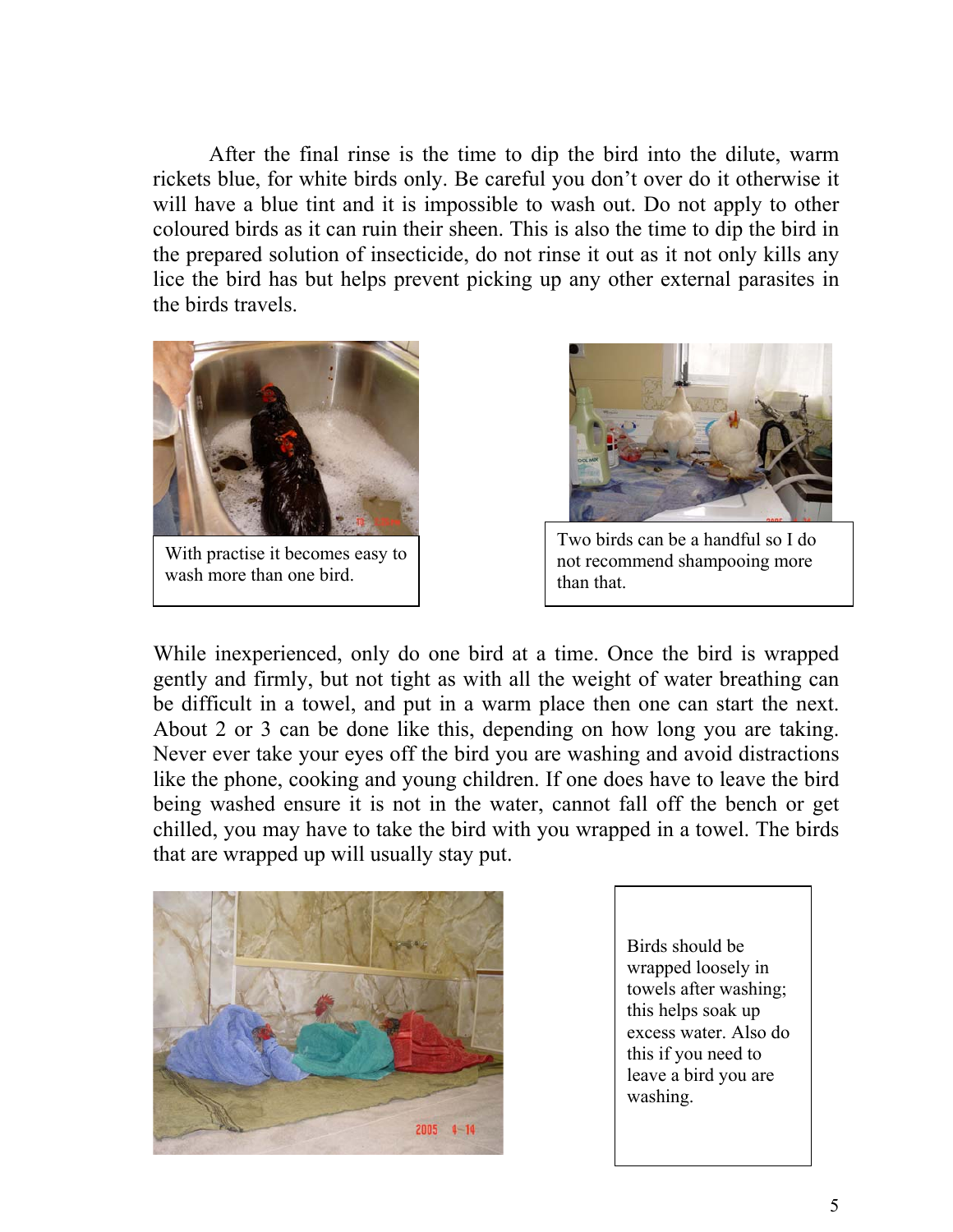*Stage 3:* - Drying a Pekin is the slowest process of all. The first towel will be quite sodden, open this out and use it for the bird to stand on. Any droppings should be covered or cleaned up to prevent soiling of feathers. The second towel is used to dry the feathers more by pressing it against the bird to soak up extra moisture. At this stage the feathers are stuck together and they won't begin to fluff out until they start to dry. One can feel disheartened, as this bedraggled lump of feathers looks a far cry from the trusting fluffy bird one is used too. Some colours look yellowish when they shouldn't, the colours look dull and the bird looks miserable. Be patient, gentle and don't rush.



starting to dry making it easier for blow drying.



Wet feathers need to be gently teased out to help the blow dryer work best.

Blow-drying starts slowly. Care must be taken not to burn the bird. This is easily done with the blow dryer or the heater. Birds will often not move from a heat source even when physical damage is occurring. Watch out for singed feathers from birds too close too or touching heaters. Ensure birds do not jump onto heaters. Start blow-drying without moving or parting the feathers. Always have your hand in front of the blast of hot air so that you are aware of the output of heat. The temperature setting must be warm so that the bird does not chill but this doesn't mean that the temperature will not burn. Adjust the distance of the dryer from the bird to adjust the temperature and constantly move the dryer so that it isn't directed at one spot. Once the feathers begin to dry they start to lift and then gently stoke or manipulate them to get more movement, the dryer they get the more they start to lift. Blowdrying is best done in the opposite direction to the feathers.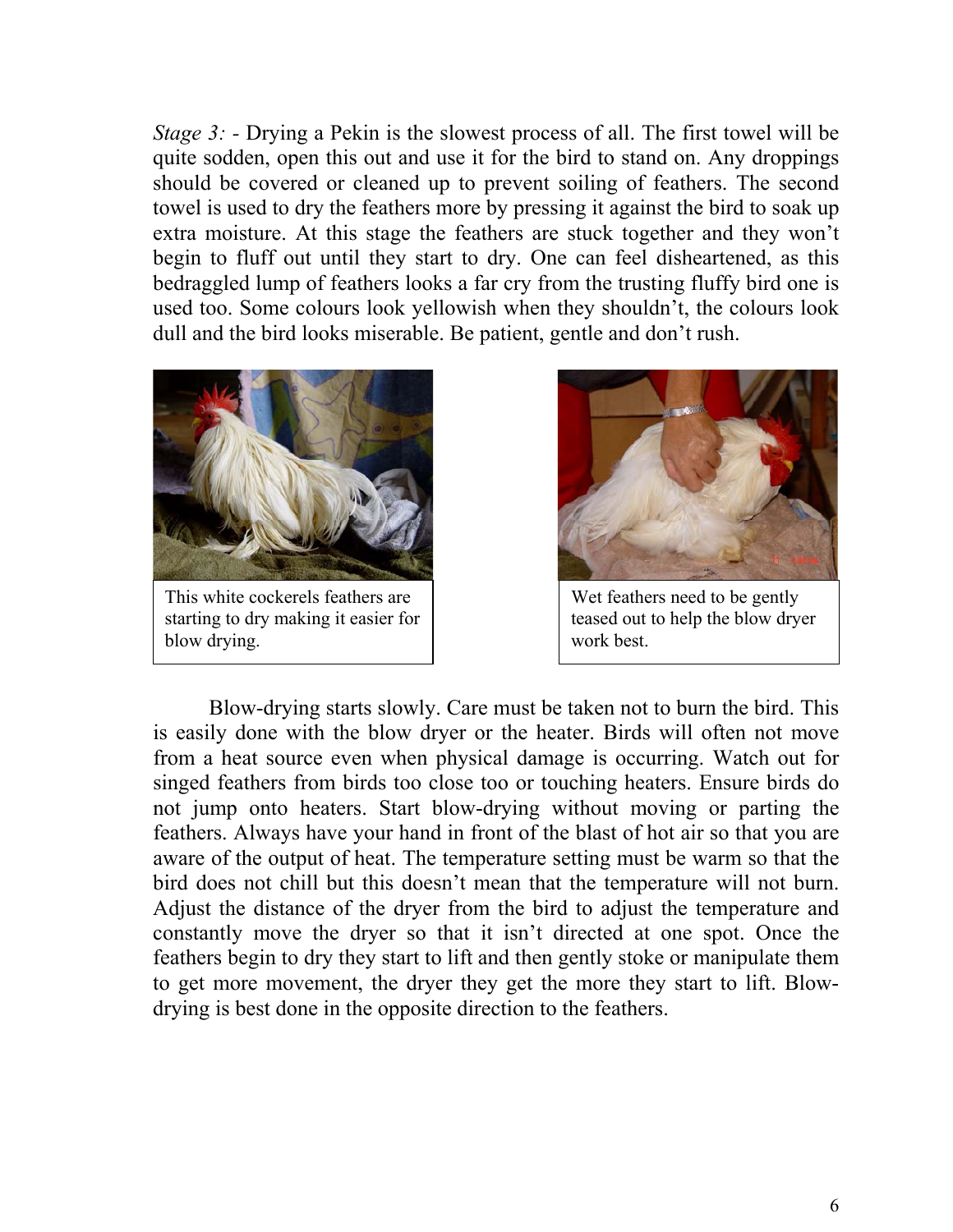

Blow the air in the opposite direction to the feathers and ensure the bird is not getting burnt.



It easy to work on birds when they are in a row like this.

Blow-drying cannot be hurried. One can move from bird to bird and back again but never leave the hot air blowing on the bird in close proximity and always check the heat or cold. It is no more difficult to wash 4 birds or one at this stage; in fact it is more interesting. During this time one can attend to manicuring beaks and toes and closer attention to face.

 The toothpicks are handy for removing any dirt from toenails; this should have been softened from the bathing. If the birds start panting it means the humidity is high and the drying is not as efficient as it could be. Ventilation like a door ajar or the bathroom ventilator can be turned on and off but ensure the birds are not getting chilled by cold drafts. Treats can be offered like whole grain, small parrot mix, bread and cheese. Laying hens will be especially hungry. Once birds start to take an interest in their surrounding supervision should be increased, as hens will start fighting hens and roosters fighting roosters. Separating them to different parts of the room help and by placing a hen between each rooster. Water should also be offered and ensure it is not knocked over. A constant check for droppings helps as otherwise they can mess up footings and lower feathers if birds are walking through them. Don't forget your own needs and it is great if someone can supply sandwiches and drinks

Beaks and toenails may be given a light sanding to shape them. Toe nail clippers maybe needed to reduce excess length then finished with sand paper, ensuring they are not shortened too much – this may cause bleeding and in the case of the beak loss of aesthetics. A little sanding may help the upper and lower beak sit in place better. Spurs on roosters also need attention, do not do any major shortening at this stage but it is good to round them off and polish them up with the sandpaper. Wattles may look a little flakey and dull but these will be attended to on the morning of the show as it involves a light rubbing of oil and if done at this stage will get onto feathers reducing the fluffiness.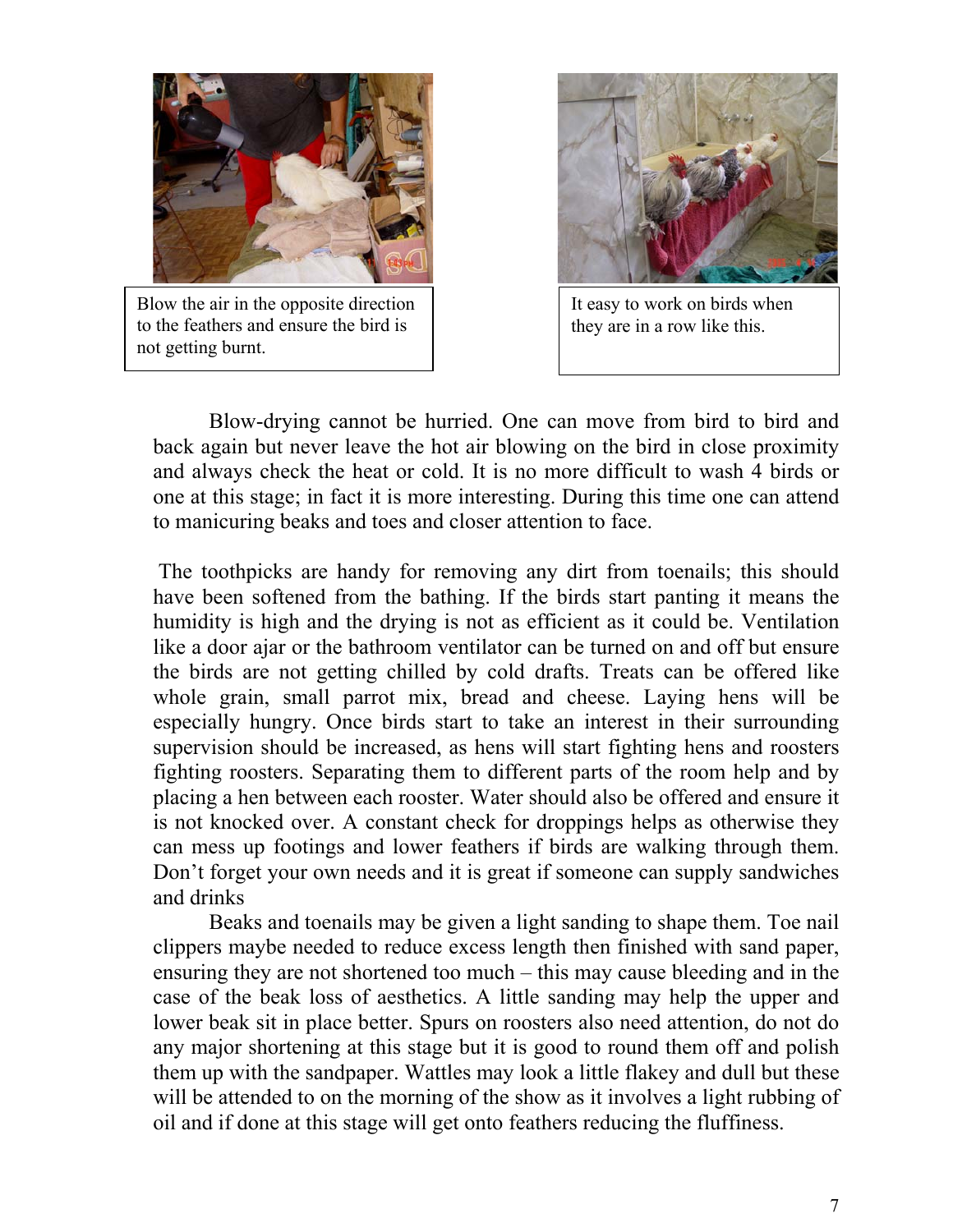

The scaliness on the comb can be removed by carefully softening the dead skin with soapy water or a skin moisturizer.



This cockerel is enjoying having his faced cleaned with a cotton bud.

The scissors are to be used to trim the roosters' eyebrows. I am told that this enhances their facial features. Basically it is the only modification one can do to a bird. Trim the feathers above the eye and against the comb so it is just stubble. If you are unsure of what to do, don't do it until at the show and observe the other birds or don't do it at all. White and blue birds can have the occasional black feather pulled out however it cannot be done if it is a flight feather. Feet feathers will bleed. If a black has white in under feathers try to hide them by arranging the upper black feathers to cover them but this is best done when you are penning them on show day.



Take extreme care while trimming eyebrows.

The results are worth the effort.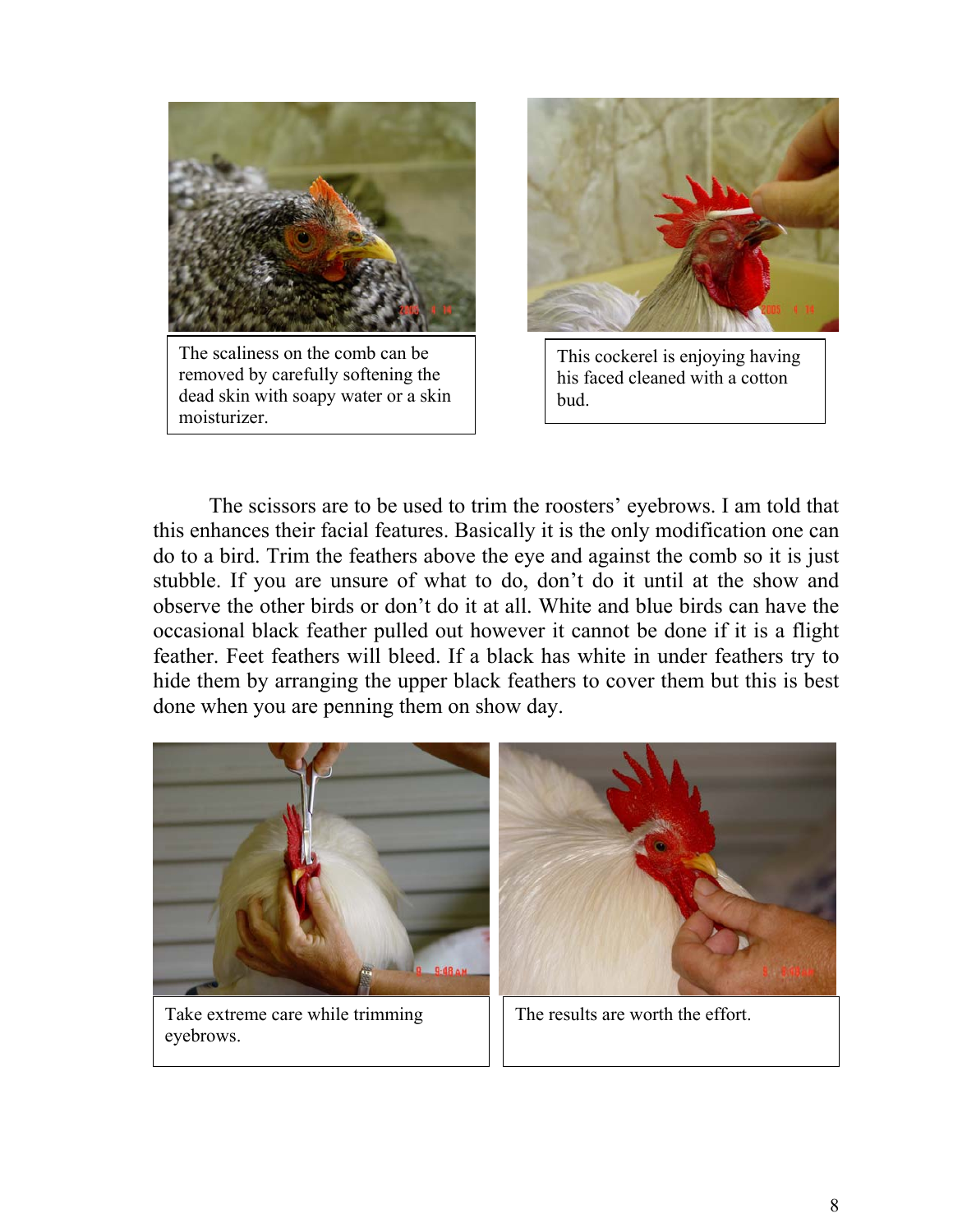Birds may not be totally dry until the next day, so it is important to dry them as much as possible before returning them to cages containing clean litter and fresh food and water. These cages may need to be covered with blankets to restrict drafts. If you are fortunate enough to have a sunny day the birds can be allowed to finish off in the sun. Shows can be in the winter and one can usually bet on washing day it will be cold and miserable. Spot cleaning maybe needed especially around the vent area and footings. To prevent moist droppings it is best to include plenty of grains in the diet and avoid high protein foods such as meat and lay mash and avoid fresh greens especially if they have not had them on a very regular basis prior to washing.

*Stage 4:*- show day is the culmination of all ones efforts. The box that you take your birds to the show in can be as simple as a cardboard box or a cat carry cage or an elaborate home made box. There should be plenty of shavings on the floor and it should be big enough to take one bird comfortably. Ensure that there are plenty of air holes and if it is not in the main car area with you, ensure that ventilation is good, it is secure in place, lids are closed properly and they are not exposed to inclement weather, fumes or heat. And the same care should be taken for the trip home, even if you didn't win. Unless you know your birds very well do not put more than one in a box as what comes out of it may not be the same as went in.



It will be necessary to ask the steward which pen/s your birds will be in. Bring with you a little box with a little bottle of oil tightly shut, an old clean silk cloth, some bread and other food your birds are fond of, a little bit of sand paper, a wash cloth a little soap, cotton buds and if you have a hen that is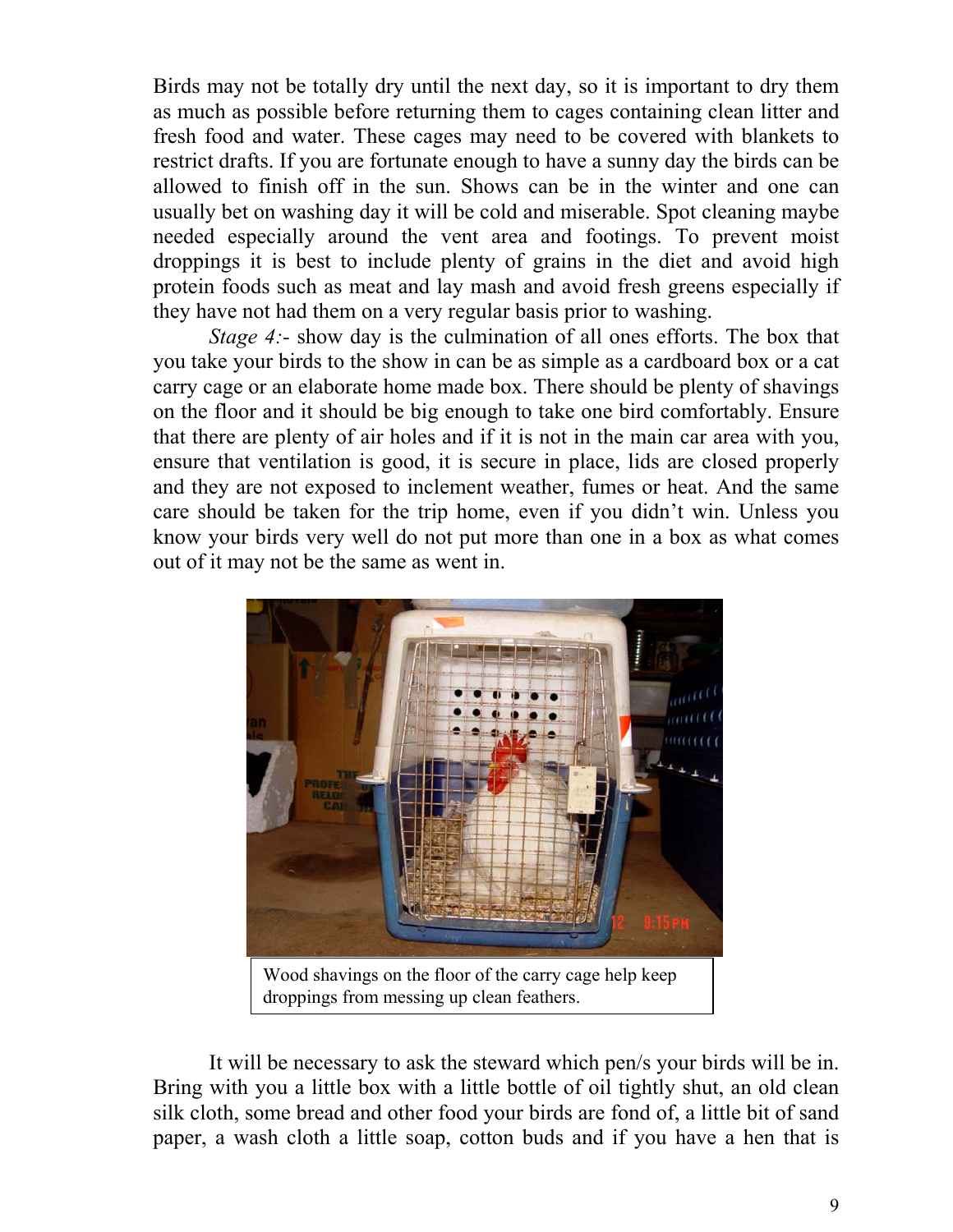laying ensure some shell grit. I also like to bring a photocopy of my original entry. These things vary from individual to individual. Some things are for an emergency clean up but time for drying maybe limited so do your best to avoid such a situation. The tiniest little bit of oil, (take care, some oils burn, eg. Olive oil will cause skin to peal a few days after show – not good if other shows coming up) can be rubbed into the red area of the face and the beak to brighten them up, especially if the skin is a little dry. Wipe the bird with a silk cloth from head to tail as this helps give the feathers a glossy sheen and sets them in shape. Give the birds a treat but keep them expectant enough to show interest in the judge. Always provide water but ensure it is not spilt and wash the container first to ensure there are no unknowns residing in it. Wood shavings are usually supplied, if birds are not familiar with them they will either try eating them or be reluctant to enter the cage and be uneasy with them, so prior experience with them is important. Do not put any thing in the pen that may identify the bird as yours. Everything should be supplied except food ( this is supplied in shows that are more than one day). Ensure you record the number of your pen to prevent any confusion later. Leg bands are sometimes allowed.



This is an entry form used by a particular club to give back to the exhibitor with the pen numbers of each bird. These have been written on the far left had side and vary from club to club.

Ensure you understand the system otherwise there will be problems with other exhibitors and more than one bird in a pen.

Watch others and ask for advice. For every exhibitor there is a different technique for their show preparation. Be prepared to modify and change your technique. Observe the prize getters and their owners carefully. Compare Pekin bantams to Pekin bantams and remember there are not only different requirements for different breeds but also in different colours. Don't accept anything said as gospel truth. Try new techniques with care and either on one bird or long before the show on a bird that is not a show hope, as mistakes are often difficult to undo. Some birds or lines show better at different ages and this also depends on colour as well as maturity. To quote W. F. Entwisle, page 38 in his classic book "Bantams", "Many splendid two-year-old birds were but narrow as cockerels, and short of cushion".